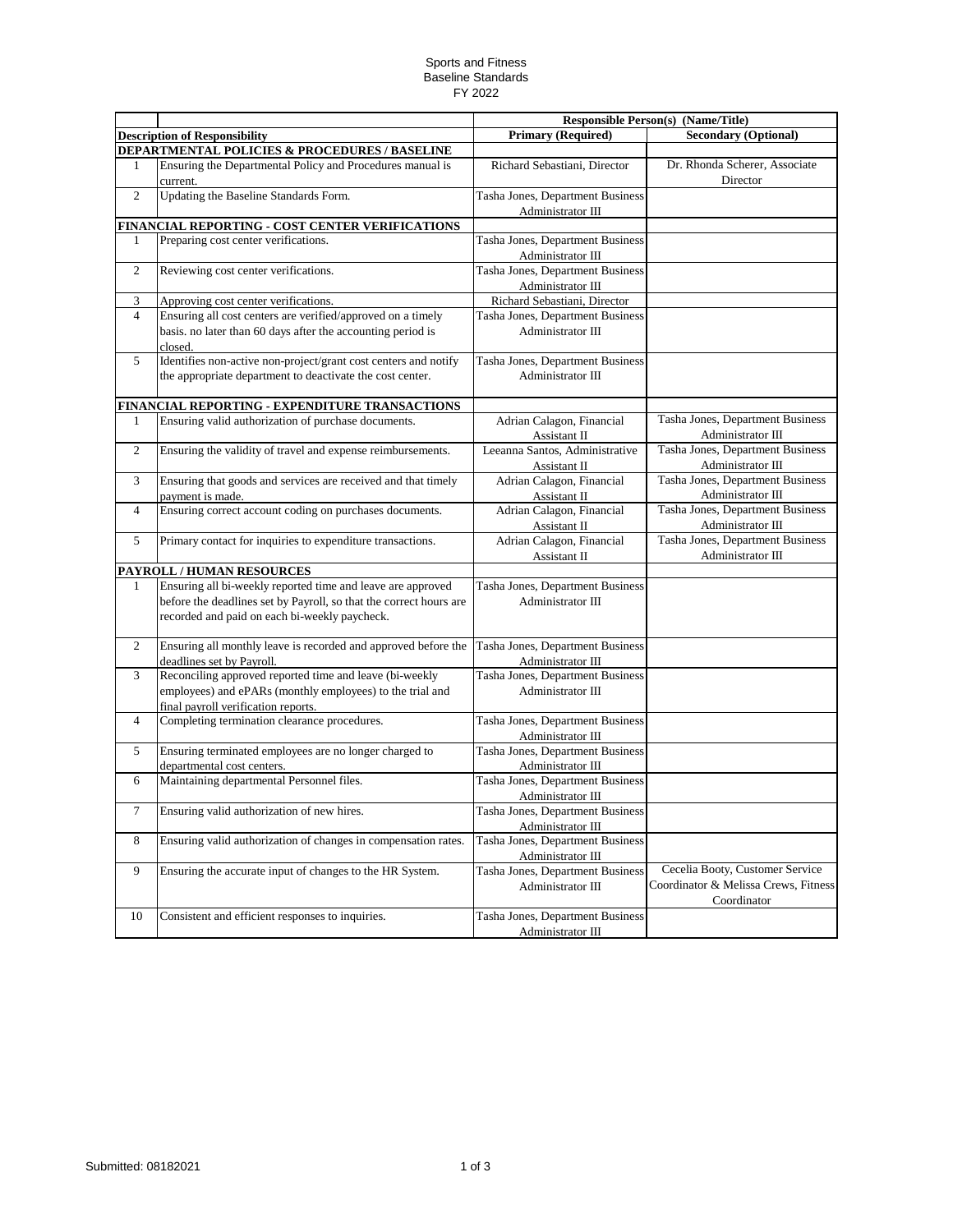## Sports and Fitness Baseline Standards FY 2022

|                                                              |                                                                     | <b>Responsible Person(s) (Name/Title)</b> |                                  |
|--------------------------------------------------------------|---------------------------------------------------------------------|-------------------------------------------|----------------------------------|
| <b>Description of Responsibility</b><br><b>CASH HANDLING</b> |                                                                     | <b>Primary (Required)</b>                 | <b>Secondary (Optional)</b>      |
| 1                                                            | Collecting cash, checks, etc.                                       |                                           | Cecelia Booty, Customer Service  |
|                                                              |                                                                     | Sports & Fitness Student Staff            | Coordinator                      |
| $\overline{c}$                                               | Prepares Departmental Deposit Form.                                 | Cecelia Booty, Customer Service           |                                  |
|                                                              |                                                                     | Coordinator                               |                                  |
| 3                                                            | Approves Departmental Deposit Form.                                 | Richard Sebastiani, Director              | Tasha Jones, Department Business |
|                                                              |                                                                     |                                           | Administrator III                |
| 4                                                            |                                                                     |                                           | Cecelia Booty, Customer Service  |
|                                                              | Transports deposit to the Cashiers Office.                          | Sports & Fitness Student Staff            | Coordinator                      |
| 5                                                            | Preparing Journal Entries.                                          | N/A                                       |                                  |
| 6                                                            | Verifying deposits posted correctly in the Finance System.          | Tasha Jones, Department Business          |                                  |
|                                                              |                                                                     | Administrator III                         |                                  |
| 7                                                            | Adequacy of physical safeguards of cash receipts and                | Cecelia Booty, Customer Service           |                                  |
|                                                              | equivalent.                                                         | Coordinator                               |                                  |
| 8                                                            | Ensuring deposits are made timely.                                  | Cecelia Booty, Customer Service           |                                  |
|                                                              |                                                                     | Coordinator                               |                                  |
| 9                                                            | Ensuring all employees who handle cash have completed Cash          | Richard Sebastiani, Director              |                                  |
|                                                              | Security Procedures or Cash Deposit and Security Procedures         |                                           | Tasha Jones, Department Business |
|                                                              | training.                                                           |                                           | Administrator III                |
| 10                                                           | Updating Cash Handling Procedures as needed.                        | N/A                                       |                                  |
| 11                                                           | Consistent and efficient responses to inquiries.                    | Cecelia Booty, Customer Service           |                                  |
|                                                              |                                                                     | Coordinator                               |                                  |
|                                                              | PETTY CASH                                                          |                                           |                                  |
| 1                                                            | Preparing petty cash disbursements.                                 | N/A                                       |                                  |
| $\overline{c}$                                               | Ensuring petty cash disbursements are not for more than \$100.      | N/A                                       |                                  |
|                                                              |                                                                     |                                           |                                  |
| 3                                                            | Ensuring petty cash disbursements are made for only authorized      | N/A                                       |                                  |
|                                                              | purposes.                                                           |                                           |                                  |
| $\overline{4}$                                               | Approving petty cash disbursements.                                 | N/A                                       |                                  |
| 5                                                            | Replenishing the petty cash fund timely.                            | N/A                                       |                                  |
| 6                                                            | Ensuring the petty cash fund is balanced after each                 | N/A                                       |                                  |
|                                                              | disbursement.                                                       |                                           |                                  |
|                                                              | <b>CONTRACT ADMINISTRATION</b>                                      |                                           |                                  |
| 1                                                            | Ensuring departmental personnel comply with contract                | Tasha Jones, Department Business          |                                  |
|                                                              | administration policies/procedures.                                 | Administrator III                         |                                  |
|                                                              | PROPERTY MANAGEMENT                                                 |                                           |                                  |
| 1                                                            | Performing the annual inventory.                                    | Cecelia Booty, Customer Service           |                                  |
|                                                              |                                                                     | Coordinator                               |                                  |
| $\overline{c}$                                               | Ensuring the annual inventory was completed correctly.              | Cecelia Booty, Customer Service           |                                  |
|                                                              |                                                                     | Coordinator                               |                                  |
| 3                                                            | Tagging equipment.                                                  | N/A                                       |                                  |
| $\overline{4}$                                               | Approving requests for removal of equipment from campus.            | Richard Sebastiani, Director              |                                  |
|                                                              |                                                                     |                                           |                                  |
|                                                              | <b>DISCLOSURE FORMS</b>                                             |                                           |                                  |
| 1.                                                           | Ensuring all employees with purchasing influence complete the       | Richard Sebastiani, Director              |                                  |
|                                                              | annual Related Party disclosure statement online.                   |                                           | Tasha Jones, Department Business |
|                                                              |                                                                     |                                           | Administrator III                |
| $\overline{c}$                                               | Ensuring all full time, benefits eligible, exempt faculty and staff | Richard Sebastiani, Director              | Tasha Jones, Department Business |
|                                                              | complete the Consulting disclosure statement online.                |                                           | Administrator III                |
| 3                                                            | Ensuring that all Principal and Co-Principal Investigators          | Richard Sebastiani, Director              |                                  |
|                                                              | complete the annual Conflict of Interest disclosure statement for   |                                           |                                  |
|                                                              | the Office of Research and Sponsored Programs                       |                                           | Tasha Jones, Department Business |
|                                                              |                                                                     |                                           | Administrator III                |
|                                                              | RESEARCH ADMINISTRATION                                             |                                           |                                  |
| 1                                                            | Verifies that all grant cost centers contain positive budgetary     | N/A                                       |                                  |
|                                                              | balances.                                                           |                                           |                                  |
| $\overline{c}$                                               | Ensuring that research expenditures are covered by funds from       | N/A                                       |                                  |
|                                                              | sponsors.                                                           |                                           |                                  |
| 3                                                            | Notifies the appropriate department to deactivate expired grant     | $\rm N/A$                                 |                                  |
|                                                              | cost centers.                                                       |                                           |                                  |
| $\overline{4}$                                               | Ensuring that all fund groups for each Dept ID have positive        | $\rm N/A$                                 |                                  |
|                                                              | fund equity at year-end.                                            |                                           |                                  |
| 5                                                            | Verifies that effort reporting is accurately calculated (verifies   | $\rm N/A$                                 |                                  |
|                                                              | actual time) and timely reported (quarterly).                       |                                           |                                  |